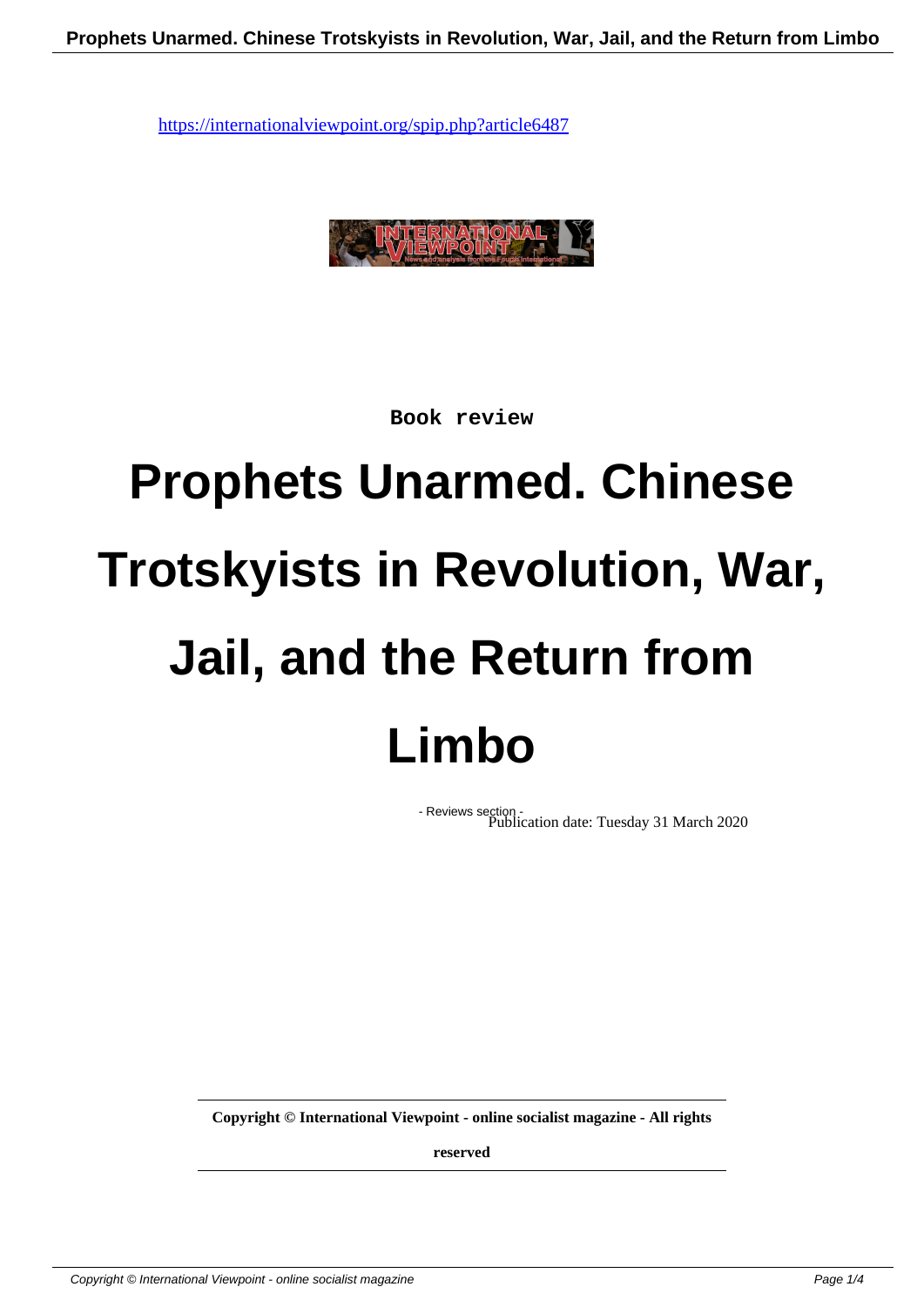**Review of Gregor Benton (ed.)** *Prophets Unarmed. Chinese Trotskyists in Revolution, War, Jail, and the Return from Limbo* Leiden e.a., Brill, 2015. XVII, 1269 pp. (Historical Materialism Book Series. 81). - ISBN 978-90-04-26976-7.

In only two countries - Sri Lanka and Bolivia - did Trotskyists ever rise to prominence in national politics, and they did so in remarkably 'unTrotskyist' ways, not least by joining Popular Front governments. In the communist parties of China and Vietnam, however, Trotskyists acquired influence well beyond their small numbers, and in ways that were never paralleled in the West. It is true that the Socialist Workers' Party in the USA claimed about 2000 members in 1937, but in Vietnam the La Lutte group claimed 3000 members two years later. In China there were never more than a thousand members of rival Trotskyist groups at the peak of their influence in the early 1930s, but the Comintern in Moscow regarded them with particular alarm and venom. This derived from the disastrous outcome of the policy pursued by the Comintern in China, which had forced a reluctant Chinese Communist Party (CCP) to join the much larger Nationalist Party (Guomindang, GMD) in 1923. During the national revolution of 1925-27, Chiang Kai-shek's National Revolutionary Army reunified most of the country, while the Communists worked effectively to mobilize workers and peasants behind a radical programme of social reforms. It was this radicalization of the revolution on the ground that caused Chiang Kai-shek to launch a bloodbath against his erstwhile allies in April 1927. This disaster became a key issue in the power struggle that was then underway between Stalin and Trotsky within the Russian Communist Party. Rather belatedly, from 1926, Trotsky became a fierce critic of the policy of entryism foisted on the CCP and this won him supporters among the Chinese studying in Moscow. His supporters at the Communist University of the Toilers of the East (which operated from 1921 to the late 1930s) and at the Sun Yat-sen University (1925-30), an institution that included activists from the Nationalist Party, were among the first dissidents to be packed off to labour camps. The networks of Chinese Trotskyists in the Soviet Union would outlast those of Russian Trotskyists by almost two years.

Gregor Benton's magnificent book tells the story of the battered and divided Trotskyist movement in China, taking its history through the unanticipated developments of a second united front between the CCP and the Nationalists against the Japanese in 1937; through the Second World War; the victory of the Nationalists in 1945; the civil war between the Nationalists and the CCP from 1946 to 1949; the victory of the Red Army in 1949; the mass arrest of Trotskyists by Mao's government in 1952; and finally to the survival of Trotskyists abroad and in China in the post-Mao era. At 1269 pages, the book is a hugely comprehensive collection of memoirs, primary documentation and extracts from secondary works of history and of theoretical reflection. It is arranged in roughly chronological order, starting with a long introduction by Benton himself, followed by sections from the first well-researched and sympathetic history of Chinese Trotskyism by PRC historian Wu Jimin. [1] There follow extracts from the memoirs of Wang Fanxi and Zheng Chaolin - both previously published as separate books; writings of the towering intellectual, co-founder of the CCP and one-time Trotskyist, Chen Duxiu; writings on China by Trotsky himself; more analytical writings by Chinese Trotskyists, seeking to understand the social nature of Mao Zedong's revolution and guerrilla warfare; extracts from more literary writings; and ending with some obit[ua](#nb1)ries. The memoirs of Zheng Chaolin and Wang Fanxi, in particular, offer wonderful insight into, and much lively detail about, the early history of the CCP and about personalities and social networks in the Trotskyist movement of the 1930s. Wang Fanxi, for example, offers a terrifying account of his arrest and torture by the GMD in May 1937. All the material is superbly translated by Benton, and the referencing of events and personalities, together with the detailed index, is meticulous in a way that is quite exceptional these days.

The book is the culmination of Benton's life-long interest in the fate of Trotsky's supporters in China and in the Chinese diaspora. As the world's leading expert, he analyses the movement sympathetically and with great insight, but never uncritically. Chinese Trotskyism, like Trotskyism everywhere, was riven by factionalism, dogmatism and personal squabbles. Yet most of its supporters showed extraordinary courage, squeezed as they were between the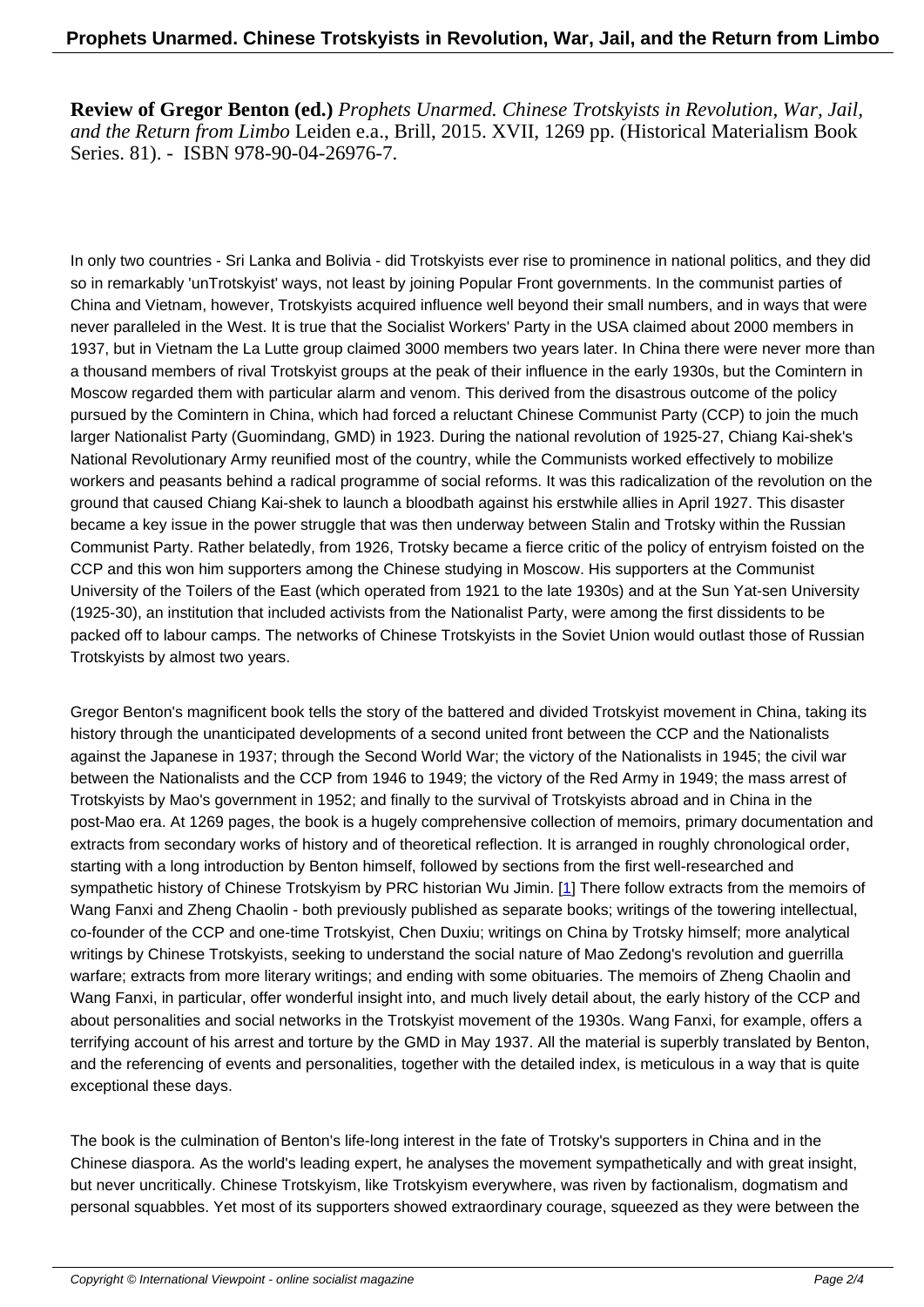repression of the Nationalists and the hostility of the CCP. Most lived lives of poverty and hardship; many spent years in prison, and many lost their lives at the hands of the Nationalists - who saw them as little different from Communists - or at the hands of the Japanese. Between May 1931 and October 1932, the four groups that then existed united at Trotsky's urging, but one member's betrayal led to the arrest of the main leaders and to more disunity. The major split was between the group associated with Peng Shuzhi, who had been an influential leader in the CCP in the second half of the 1920s, and that of Zheng Chaolin and Wang Fanxi, who seem, as much as anything, to have been irked by Peng's high-handed ways. Peng, alone of the Chinese Trotskyists, along with his wife, Chen Bilan, would go on to become a leading figure in the Fourth International after the war, first in Paris and then in Los Angeles.

Trotskyists throughout the world were wrong-footed by developments after 1945: the creation of 'workers' states' in Eastern Europe in the late 1940s; the triumph of a peasant-based revolution in China; the establishment of 'workers' self-management' in Yugoslavia; the post-war capitalist boom; the revolution in Cuba; the rise of student leftism, and movements for black power, women's and gay liberation. Already in the 1930s, however, Chinese Trotskyists had been forced to come to terms with a revolution in their country that developed in ways that entirely belied Trotsky's expectations. Not surprisingly, given the experience of the first united front, his followers shared the master's scepticism towards united fronts, at least as understood by Moscow. Yet some had difficulty coming to terms with Trotsky's call for a Constituent Assembly in 1928 and a 'democratic dictatorship' in China. Chinese Trotskyists engaged in debate about the nature of the mode of production in China - during the so-called 'social history debate' of the 1930s - tending to the view that capitalism was already the dominant force, and so they adhered to Trotsky's view that the proletariat must lead the revolution (something the CCP did not deny, although it interpreted this idea more metaphorically than literally). They were thus taken by surprise when a Red Army of peasants brought social revolution from the countryside to the cities during the civil war. Incidentally, it seems that there was relatively little interest in key Trotskyist concepts of permanent revolution or of a transitional programme - issues that stirred Trotskyists in the West from the 1930s through to the 1950s. What united all shades of the movement was a consistent critique of the Stalinist nature of Yan'an Communism.

Among the educated public, the significance of the small Trotskyist movement was amplified by the figure of Chen Duxiu, who threw in his lot with Trotskyism from 1929. Chen had been leader of the New Culture Movement from 1915 and the first secretary of the CCP, presiding over its first five congresses. Chen was made the scapegoat for the failure of the first united front in 1927, which Moscow blamed on his supposed 'right opportunism'. During the 1930s, Chen suffered for his politics - he was in jail from 1933 to 1937 - but he also enjoyed a certain respect from gentry and urban intellectuals who were otherwise very opposed to his politics. His calligraphy, for example, was much admired, as were the six works he wrote in jail on classical Chinese phonology and linguistics. Chen was associated with Peng Shuzhi's group, but each went their separate way after their respective release from prison following the Japanese invasion. Chen Duxiu was too independent a thinker to follow Trotsky dogmatically: he remained unimpressed by the arguments in Terrorism and Communism, Trotsky's broadside against Kautsky, for example, and would later drop out of the Trotskyist movement altogether because of his strong belief in democracy as the bedrock of socialism. Wang Fanxi and Zheng Chaolin were by no means uncritical of Chen, yet they were broadly on his side in the struggle with the putative Trotskyist leadership in Shanghai.

Despite the comprehensive scope of the volume, there are a few important issues that are passed over fleetingly. The biggest armed conflict in which the Soviet Union was embroiled prior to 1939 came when it went to war with China in 1929 to retake the Chinese Eastern Railway after it had been seized by Zhang Xueliang, the Manchu warlord. Although the Karakhan declaration of July 1919 had identified Russian control of the railway as a manifestation of rampant tsarist imperialism, Trotsky backed Stalin in going to war to reclaim it (Chen Duxiu did not). Similarly, one could argue that the contribution of Liu Renjing, general secretary of the Communist Youth League from 1923 to 1925 and then the leading Left Oppositionist at the Lenin School in Moscow, is downplayed, probably because he later broke with Trotskyism and made his peace with the PRC government. But these are quibbles. All in all, this is a work of thorough and humane scholarship, and all of us are in debt to Benton for excavating the forgotten history of those who found themselves on the 'wrong side' of history.